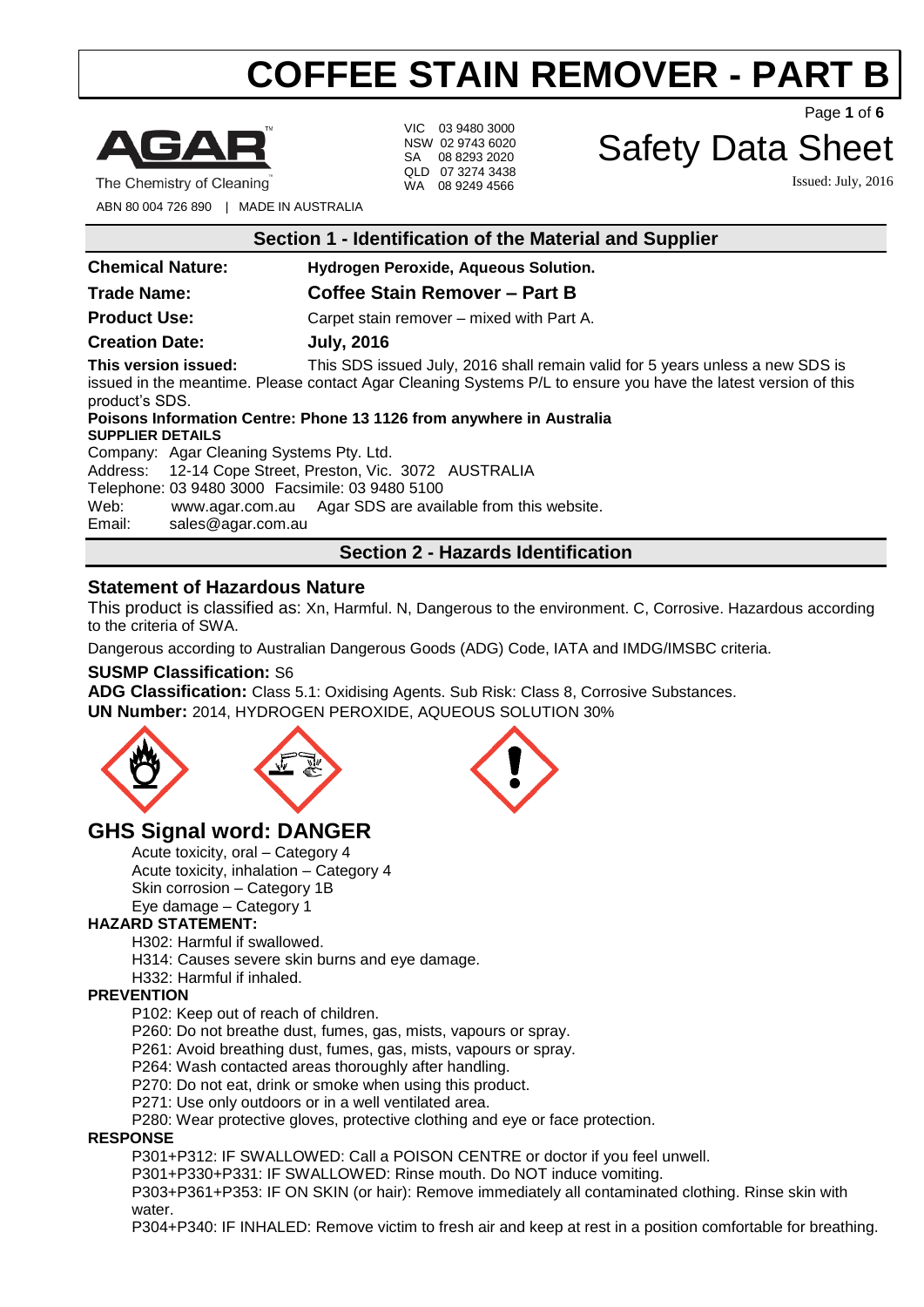Page **2** of **6**

P305+P351+P338: IF IN EYES: Rinse cautiously with water for several minutes. Remove contact lenses, if present and easy to do. Continue rinsing.

P310: Immediately call a POISON CENTRE or doctor/physician.

P312: Call a POISON CENTRE or doctor/physician if you feel unwell.

P330: Rinse mouth.

P363: Wash contaminated clothing before reuse.

**STORAGE**

P405: Store locked up.

**DISPOSAL**

P501: If they can not be recycled, dispose of contents to an approved waste disposal plant and containers to landfill (see Section 13 of this SDS).

#### **Emergency Overview**

**Physical Description & Colour**: Clear, colourless liquid.

**Odour:** No odour.

**Major Health Hazards:** causes severe burns, harmful if swallowed.

| Section 3 - Composition/Information on Ingredients |               |          |         |                                |
|----------------------------------------------------|---------------|----------|---------|--------------------------------|
| Ingredients                                        | <b>CAS No</b> | Conc.%   |         | TWA $(mg/m^3)$ STEL $(mg/m^3)$ |
| Hydrogen peroxide                                  | 7722-84-1     | 30       | 1.4     | not set                        |
| Water                                              | 7732-18-5     | to $100$ | not set | not set                        |

This is a commercial product whose exact ratio of components may vary slightly. Minor quantities of other non hazardous ingredients are also possible.

The SWA TWA exposure value is the average airborne concentration of a particular substance when calculated over a normal 8 hour working day for a 5 day working week. The STEL (Short Term Exposure Limit) is an exposure value that may be equalled (but should not be exceeded) for no longer than 15 minutes and should not be repeated more than 4 times per day. There should be at least 60 minutes between successive exposures at the STEL. The term "peak "is used when the TWA limit, because of the rapid action of the substance, should never be exceeded, even briefly.

#### **Section 4 - First Aid Measures**

#### **General Information:**

You should call The Poisons Information Centre if you feel that you may have been poisoned, burned or irritated by this product. The number is 13 1126 from anywhere in Australia (0800 764 766 in New Zealand) and is available at all times. Have this SDS with you when you call.

**Inhalation:** No first aid measures normally required. However, if inhalation has occurred, and irritation has developed, remove to fresh air and observe until recovered. If irritation becomes painful or persists more than about 30 minutes, seek medical advice.

**Skin Contact:** Seek urgent medical attention. Flush contaminated area with lukewarm, gently flowing water for at least 60 minutes, by the clock. DO NOT INTERRUPT FLUSHING. If necessary, keep emergency vehicle waiting (show paramedics this MSDS and take their advice). Under running water, remove contaminated clothing, shoes and leather goods (e.g. watchbands, belts).

**Eye Contact:** Immediately flush the contaminated eye(s) with lukewarm, gently flowing water for at least 60 minutes, by the clock, while holding the eyelid(s) open. Neutral saline solution may be used as soon as it is available. DO NOT INTERRUPT FLUSHING. If necessary, keep emergency vehicle waiting (show paramedics this MSDS and take their advice). Take care not to rinse contaminated water into the unaffected eye or onto face. Call a Poisons Information Centre or a doctor urgently. Take special care if exposed person is wearing contact lenses. **Ingestion:** If swallowed, do NOT induce vomiting; rinse mouth thoroughly with water and contact a Poisons Information Centre. Urgent hospital treatment is likely to be needed. Give activated charcoal if instructed.

### **Section 5 - Fire Fighting Measures**

**Fire and Explosion Hazards**: The major hazard in fires is usually inhalation of heated and toxic or oxygen deficient (or both), fire gases. There is a moderate risk of an explosion from this product if commercial quantities are involved in a fire. Firefighters should take care and appropriate precautions. The presence of this product in a fire is likely to intensify the fire due to its oxidising properties.

This product is likely to decompose only after heating to dryness, followed by further strong heating. **Extinguishing Media:** Not combustible. Use extinguishing media suited to burning materials. Water fog or fine spray is the preferred medium for large fires. Aim to dilute the material with large quantities of water. If practical, contain diluted material and prevent from entering drains and water courses.

**Fire Fighting:** If a significant quantity of this product is involved in a fire, call the fire brigade. There is a danger of a violent reaction or explosion if significant quantities of this product are involved in a fire. Recommended personal protective equipment is liquid-tight chemical protective clothing and breathing apparatus.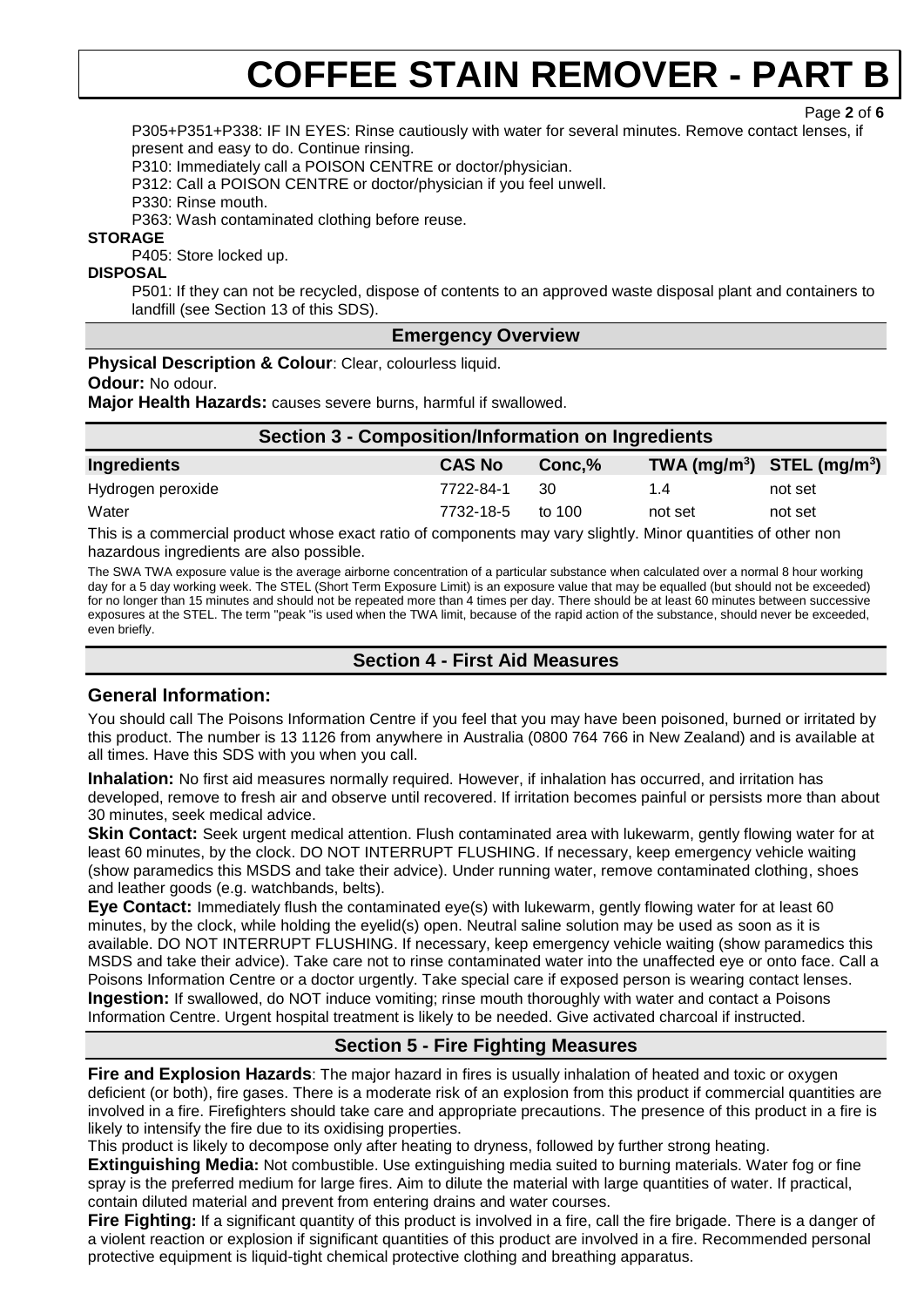| <b>Flash point:</b>              | Does not burn.                  |
|----------------------------------|---------------------------------|
| <b>Upper Flammability Limit:</b> | Does not burn.                  |
| <b>Lower Flammability Limit:</b> | Does not burn.                  |
| <b>Autoignition temperature:</b> | Not applicable - does not burn. |
| <b>Flammability Class:</b>       | Does not burn.                  |
|                                  |                                 |

### **Section 6 - Accidental Release Measures**

**Accidental release:** In the event of a major spill, prevent spillage from entering drains or water courses. Evacuate the spill area and deny entry to unnecessary and unprotected personnel. Immediately call the Fire Brigade. Wear full protective chemically resistant clothing including eye/face protection, gauntlets and self contained breathing apparatus. See below under Personal Protection regarding Australian Standards relating to personal protective equipment. Suitable materials for protective clothing include rubber, Nitrile, butyl rubber, polyethylene. Eye/face protective equipment should comprise as a minimum, protective goggles. If there is a significant chance that vapours or mists are likely to build up in the cleanup area, we recommend that you use a respirator. Usually, no respirator is necessary when using this product. However, if you have any doubts consult the Australian Standard mentioned below (section 8). Otherwise, not normally necessary.

Stop leak if safe to do so, and contain spill. Absorb onto sand, vermiculite or other suitable absorbent material. If spill is too large or if absorbent material is not available, try to create a dike to stop material spreading or going into drains or waterways. Under no circumstances should sawdust or other combustible material be used. Because of the corrosiveness of this product, special personal care should be taken in any cleanup operation. Sweep up and shovel or collect recoverable product into labelled containers for recycling or salvage, and dispose of promptly. Recycle containers wherever possible after careful cleaning. After spills, wash area preventing runoff from entering drains. If a significant quantity of material enters drains, advise emergency services. Contaminated area may be neutralised by washing with weak or dilute reducing agent. This material may be suitable for approved landfill. Ensure legality of disposal by consulting regulations prior to disposal. Thoroughly launder protective clothing before storage or re-use. Advise laundry of nature of contamination when sending contaminated clothing to laundry.

### **Section 7 - Handling and Storage**

**Handling:** Keep exposure to this product to a minimum, and minimise the quantities kept in work areas. Check Section 8 of this SDS for details of personal protective measures, and make sure that those measures are followed. The measures detailed below under "Storage" should be followed during handling in order to minimise risks to persons using the product in the workplace. Also, avoid contact or contamination of product with incompatible materials listed in Section 10.

**Storage:** This product is a Scheduled Poison. Observe all relevant regulations regarding sale, transport and storage of this schedule of poison. Store in a cool, well ventilated area. Check containers periodically for corrosion and leaks. Containers should be kept closed in order to minimise contamination, especially from combustible or reducing materials. Make sure that the product does not come into contact with or substances listed under "Incompatibilities" in Section 10. Check packaging - there may be further storage instructions on the label.

### **Section 8 - Exposure Controls and Personal Protection**

The following Australian Standards will provide general advice regarding safety clothing and equipment:

Respiratory equipment: **AS/NZS 1715**, Protective Gloves: **AS 2161**, Occupational Protective Clothing: AS/NZS 4501 set 2008, Industrial Eye Protection: **AS1336** and **AS/NZS 1337**, Occupational Protective Footwear: **AS/NZS2210**.

| <b>SWA Exposure Limits</b> | TWA (mg/m $3)$ | $STEL$ (mg/m <sup>3</sup> ) |
|----------------------------|----------------|-----------------------------|
| Hydrogen peroxide          |                | not set                     |

No special equipment is usually needed when occasionally handling small quantities. The following instructions are for bulk handling or where regular exposure in an occupational setting occurs without proper containment systems. **Ventilation:** No special ventilation requirements are normally necessary for this product. However make sure that the work environment remains clean and that vapours and mists are minimised.

**Eye Protection:** Your eyes must be completely protected from this product by splash resistant goggles with face shield. All surrounding skin areas must be covered. Emergency eye wash facilities must also be available in an area close to where this product is being used.

**Skin Protection:** Because of the dangerous nature of this product, make sure that all skin areas are completely covered by impermeable gloves, overalls, hair covering, apron and face shield. See below for suitable material types.

**Protective Material Types:** We suggest that protective clothing be made from the following materials: rubber, nitrile, butyl rubber, polyethylene.

**Respirator:** Usually, no respirator is necessary when using this product. However, if you have any doubts consult the Australian Standard mentioned above. Otherwise, not normally necessary.

Page **3** of **6**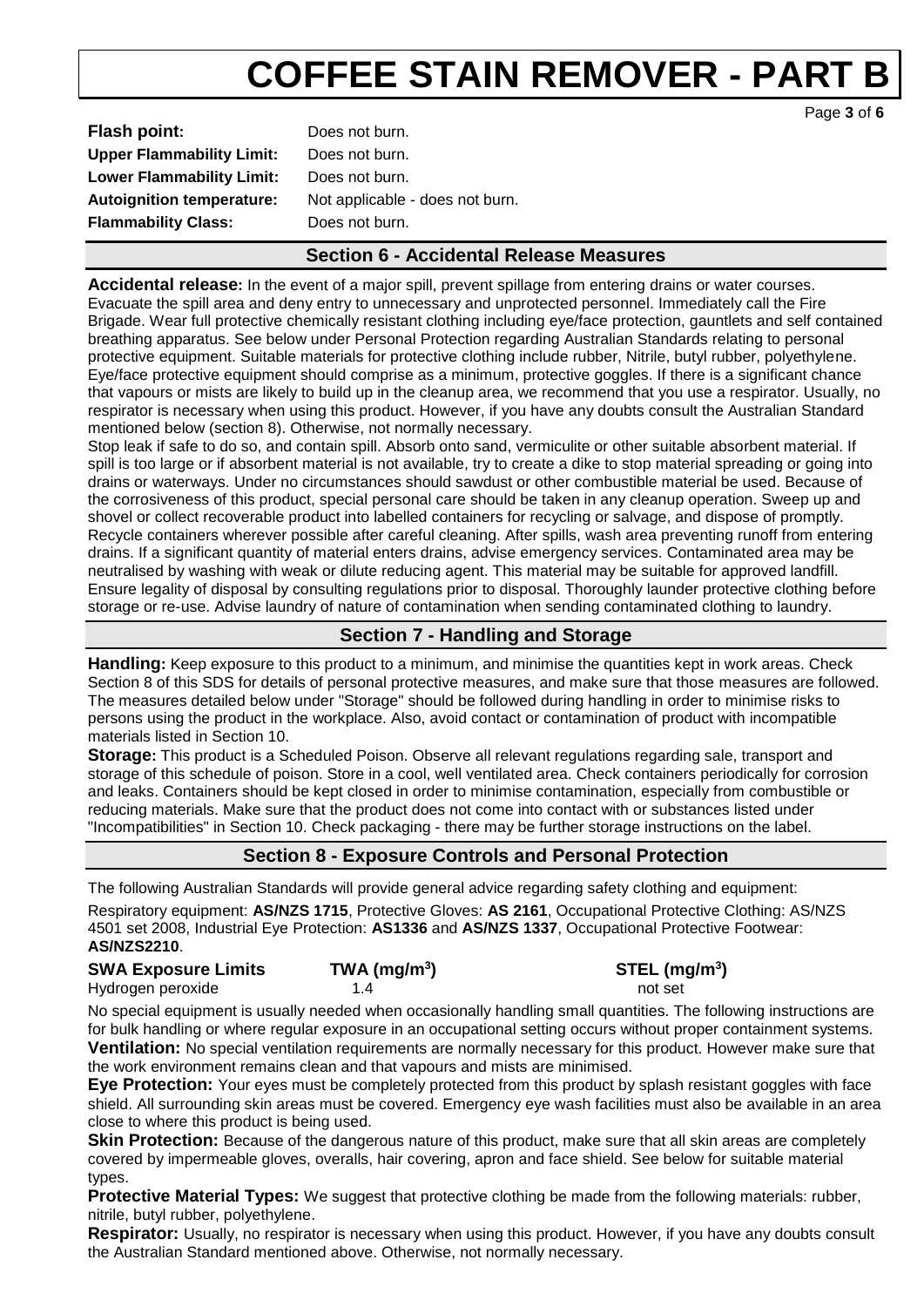Page **4** of **6**

Safety deluge showers should, if practical, be provided near to where this product is being handled commercially.

| <b>Physical Description &amp; colour:</b> | Clear, colourless liquid.                 |
|-------------------------------------------|-------------------------------------------|
| Odour:                                    | No odour.                                 |
| <b>Boiling Point:</b>                     | Approximately 105°C at 100kPa.            |
| <b>Freezing/Melting Point:</b>            | Below 0°C.                                |
| <b>Volatiles:</b>                         | 100%                                      |
| <b>Vapour Pressure:</b>                   | 2.37 kPa at 20°C (water vapour pressure). |
| <b>Vapour Density:</b>                    | As for water.                             |
| <b>Specific Gravity:</b>                  | 1.10                                      |
| <b>Water Solubility:</b>                  | Completely soluble in water.              |
| pH:                                       | $2.5 - 3.5$                               |
| <b>Volatility:</b>                        | No data.                                  |
| <b>Odour Threshold:</b>                   | No data.                                  |
| <b>Evaporation Rate:</b>                  | As for water.                             |
| <b>Coeff Oil/water Distribution:</b>      | No data                                   |
| <b>Autoignition temp:</b>                 | Not applicable - does not burn.           |

#### **Section 9 - Physical and Chemical Properties:**

#### **Section 10 - Stability and Reactivity**

**Reactivity:** This product is unlikely to react or decompose under normal storage conditions. However, if you have any doubts, contact the supplier for advice on shelf life properties.

**Conditions to Avoid:** This product should be kept in a cool place, preferably below 30°C. Under no

circumstances should the container be sealed. Keep isolated from combustible materials. Protect this product from light.

**Incompatibilities:** reducing agents, zinc, tin, aluminium and their alloys, combustible materials.

**Fire Decomposition:** This product is likely to decompose only after heating to dryness, followed by further strong heating. Oxygen.

**Polymerisation:** This product will not undergo polymerisation reactions.

#### **Section 11 - Toxicological Information**

#### **Information on toxicological effects:**

| Acute toxicity                                              | Harmful if swallowed.<br>Acute Oral LD50: Rat = approx. 1517 mg/kg<br>(calculated, based on data from components).<br>Harmful if inhaled. |
|-------------------------------------------------------------|-------------------------------------------------------------------------------------------------------------------------------------------|
| Skin corrosion/irritation                                   | Corrosion.                                                                                                                                |
| Serious eye damage/irritation                               | Serious eye damage.                                                                                                                       |
| Respiratory or skin sensitisation                           | No known significant effects or hazards.                                                                                                  |
| Germ cell mutagenicity                                      | No known significant effects or hazards.                                                                                                  |
| Carcinogenicity                                             | No known significant effects or hazards.                                                                                                  |
| Reproductive toxicity                                       | No known significant effects or hazards.                                                                                                  |
| Specific target organ toxicity<br>(STOT)- single exposure   | No known significant effects or hazards.                                                                                                  |
| Specific target organ toxicity<br>(STOT)- repeated exposure | No known significant effects or hazards.                                                                                                  |
| Aspiration hazard                                           | No known significant effects or hazards.                                                                                                  |

#### **Classification of Hazardous Ingredients**

#### **Ingredient: Health effects:**

#### Hydrogen Peroxide Oxidising liquid - category 1. Acute toxicity - category 4. Skin corrosion. LD<sup>50</sup> Oral, Rat 801mg/kg Inhalation 8hr  $LC_{50}$  (rat) = > 2000 ppm, 90% solution. Skin absorption  $LD_{50}$  (rabbit) = 700 mg/kg, 90% solution.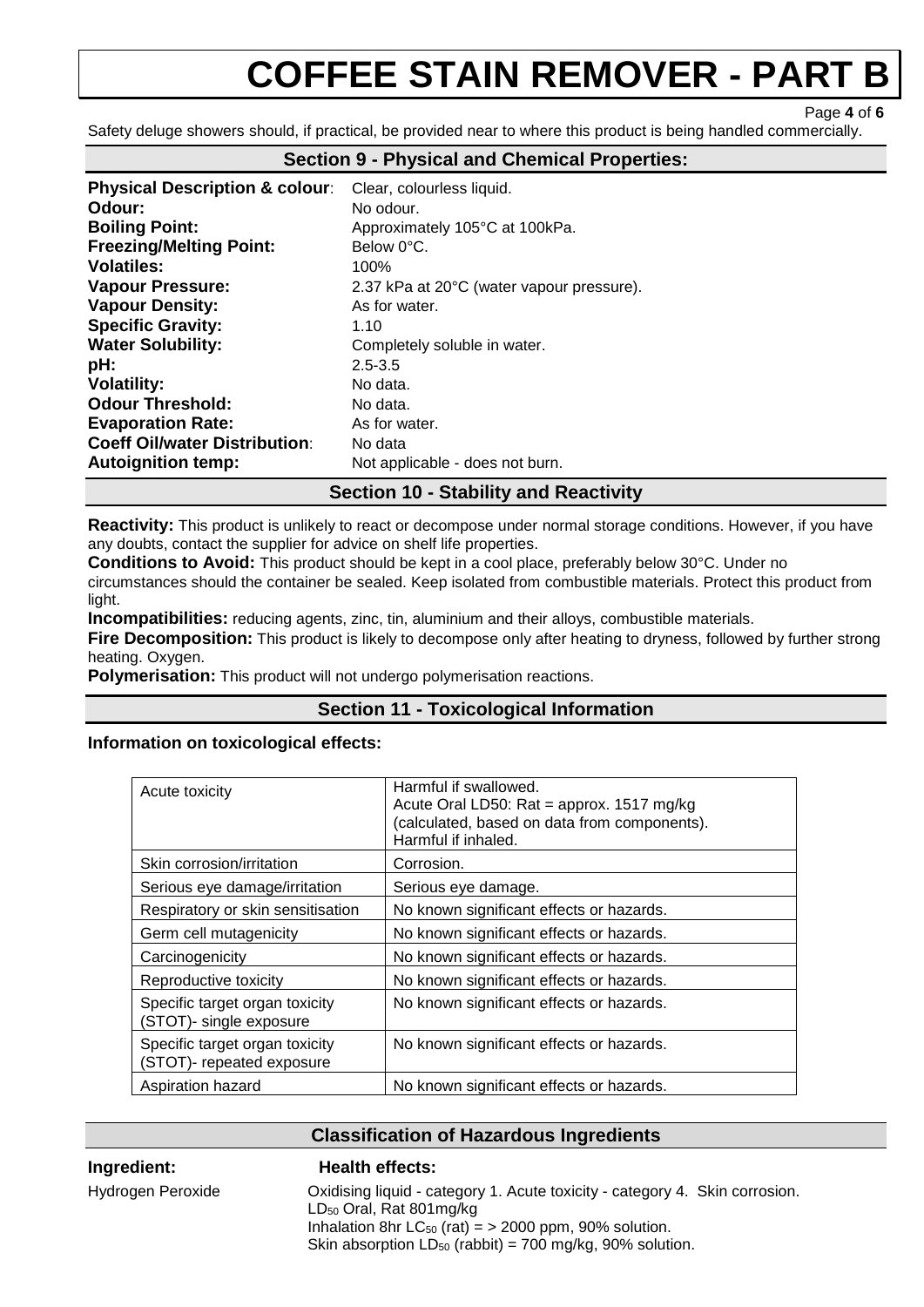Page **5** of **6**

### **Potential Health Effects**

#### **Inhalation:**

**Short Term Exposure:** Available data indicates that this product is not harmful. However product may be mildly irritating, although unlikely to cause anything more than mild transient discomfort.

**Long Term Exposure:** No data for health effects associated with long term inhalation.

#### **Skin Contact:**

**Short Term Exposure:** This product is very corrosive to the skin. Capable of causing severe burns with deep ulceration, and can penetrate to deeper layers of skin resulting in third degree burns. Corrosion will continue until product is removed or neutralised. Severity depends on concentration and duration of exposure. Burns may not be immediately painful; the onset of pain may be minutes to hours.

**Long Term Exposure:** No data for health effects associated with long term skin exposure.

### **Eye Contact:**

**Short Term Exposure:** This product is very corrosive to eyes. It will quickly cause severe pain, and corrosion of the eye and surrounding facial tissues. Unless exposure is immediately treated, permanent blindness and facial scarring will occur.

**Long Term Exposure:** No data for health effects associated with long term eye exposure.

#### **Ingestion:**

**Short Term Exposure:** Significant oral exposure is considered to be unlikely. Available data shows that this product is harmful, but symptoms are not available. However, this product is very corrosive to the gastrointestinal tract. Capable of causing severe burns with deep ulceration, and can penetrate to deeper layers of skin resulting in third degree burns. Corrosion will continue until product is removed or neutralised. Severity depends on concentration and duration of exposure.

**Long Term Exposure:** No data for health effects associated with long term ingestion.

#### **Carcinogen Status:**

**SWA:** No significant ingredient is classified as carcinogenic by SWA.

**NTP:** No significant ingredient is classified as carcinogenic by NTP.

**IARC:** Hydrogen Peroxide is Class 3 - unclassifiable as to carcinogenicity to humans.

See the IARC website for further details. A web address has not been provided as addresses frequently change.

### **Section 12 - Ecological Information**

This product is toxic to aquatic organisms. This product is biodegradable. It will not accumulate in the soil or water or cause long term problems.

**Fish:** LC<sub>50</sub> *Ictalurus Punctatus*: 37.4mg/L LC<sub>50</sub> Oncorhynchus mykiss (rainbow trout): 31.3mg/L

Daphnia: EC<sub>50</sub> 7.7mg/L

#### **Persistence and degradability:**

50% degradation within approximately 20 hours: medium: air.

The product can be degraded by abiotic (chemical or photolytic) processes. Under ambient conditions, quick hydrolysis, reduction or decomposition occurs.

**Mobility:** No information is available.

### **Section 13 - Disposal Considerations**

**Disposal:** This product may be recycled if unused, or if it has not been contaminated so as to make it unsuitable for its intended use. If it has been contaminated, it may be possible to separate the contamination in some way. Only if neither of these options is suitable, we suggest that you contact a specialist disposal company to arrange disposal, but we recommend that it be neutralised in a controlled manner before disposal.

### **Section 14 - Transport Information**

#### **Dangerous according to Australian Dangerous Goods (ADG) Code, IATA and IMDG/IMSBC criteria.**

**UN Number:** 2014, HYDROGEN PEROXIDE, AQUEOUS SOLUTION 30% **Hazchem Code:** 2P **Special Provisions:** None allocated **Limited quantities:** ADG 7 specifies a Limited Quantity value of 1 L for this class of product. **Dangerous Goods Class: Class 5.1: Oxidising Agents. Sub Risk:** Class 8, Corrosive Substances. **Packing Group:** II